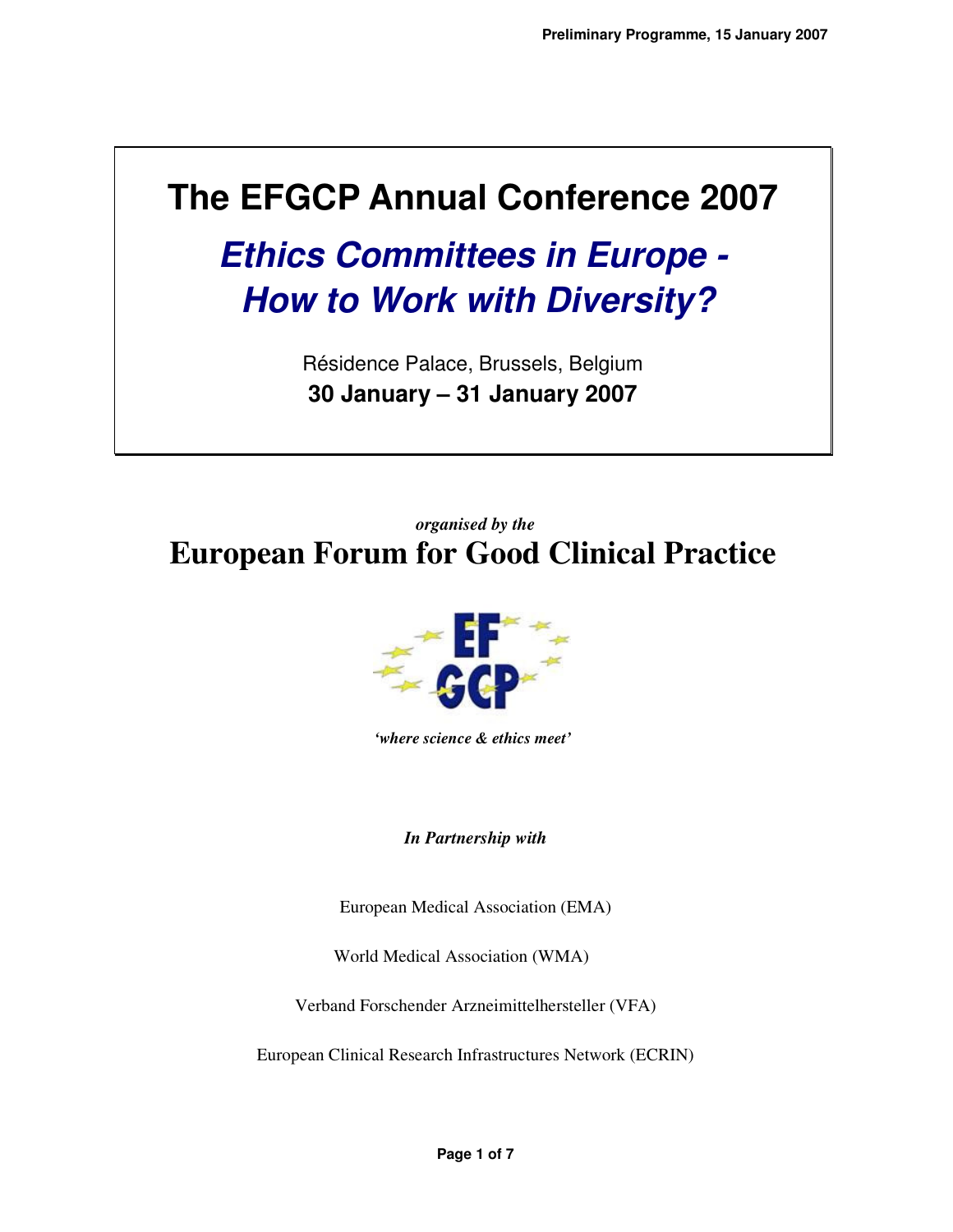#### **The EFGCP Annual Conference 2007 Ethics Committees in Europe – How to Work with Diversity?**  Résidence Palace, Brussels, 30 January – 31 January 2007 (Preliminary Programme, 15 January 2007)

**Programme Co-ordinators** 

Ingrid Klingmann, Pharmaplex, EFGCP, Belgium Frank O. Wells, Consultant, EFGCP, United Kingdom

## **Faculty**

| Kamran Abbasi            | Journal of the Royal Society of Medicine, United Kindom                                  |
|--------------------------|------------------------------------------------------------------------------------------|
| <b>Jane Barrett</b>      | Barrett Consultancy, United Kingdom                                                      |
| Marc Bogaert             | Belgian Advisory Committee on Bioethics, University of Gent, Belgium                     |
| <b>Michael Bone</b>      | Association of Research Ethics Committees, United Kingdom                                |
| Xavier Carné             | Hospital Clinic Barcelona, Spain                                                         |
| <b>Sir Iain Chalmers</b> | The James Lind Library, United Kingdom                                                   |
| Vincenzo Costigliola     | European Medical Association, Belgium                                                    |
| Marek Czarkowski         | Bioethics Committee of the Regional Chamber of Physicians and Dentists<br>Warsaw, Poland |
| <b>Hugh Davies</b>       | COREC, United Kingdom                                                                    |
| Geneviève Decoster       | IT & GCP Consulting, Belgium                                                             |
| <b>Jacques Demotes</b>   | INSERM/ECRIN, EFGCP, France                                                              |
| <b>Elmar Doppelfeld</b>  | Permanent Working Party of German Research Ethics Committees,<br>Germany                 |
| <b>Christiane Druml</b>  | Ethics Committee, University of Vienna, Austria                                          |
| <b>Alex Felice</b>       | University of Malta, Malta                                                               |
| Davina Ghersi            | WHO Trial Register Platform, Switzerland                                                 |
| <b>Jozef Glasa</b>       | University of Bratislava, EFGCP, Slovakia                                                |
| David Haerry             | EATG, Switzerland                                                                        |
| <b>Sylvie Hansel</b>     | Comité Consultatif de Protection, France                                                 |
| <b>Charlotte Haug</b>    | Journal of the Norwegian Medical Association, Norway                                     |
| <b>Anne Kehely</b>       | Eli Lilly, United Kingdom                                                                |
| <b>Ingrid Klingmann</b>  | Pharmaplex, EFGCP, Belgium                                                               |
| Petra Knupfer            | Baden-Württemberg Ethics Committee, Germany                                              |
| Pierre Lafolie           | Karolinska Institute, Sweden                                                             |
| <b>Fabienne Lambert</b>  | EORTC, Belgium                                                                           |
| <b>Marianne Maman</b>    | Novartis Pharma, Switzerland                                                             |
| Mary O'Flaherty          | Biogen, Ireland                                                                          |
| <b>Tamas Paál</b>        | National Institute of Pharmacy, Hungary                                                  |
| Monika Pietrek           | PRA, Germany                                                                             |
| <b>Bernhard Schwetz</b>  | OHRP, United States of America                                                           |
| <b>Ernst Singer</b>      | Ethics Committee, University of Vienna, Austria                                          |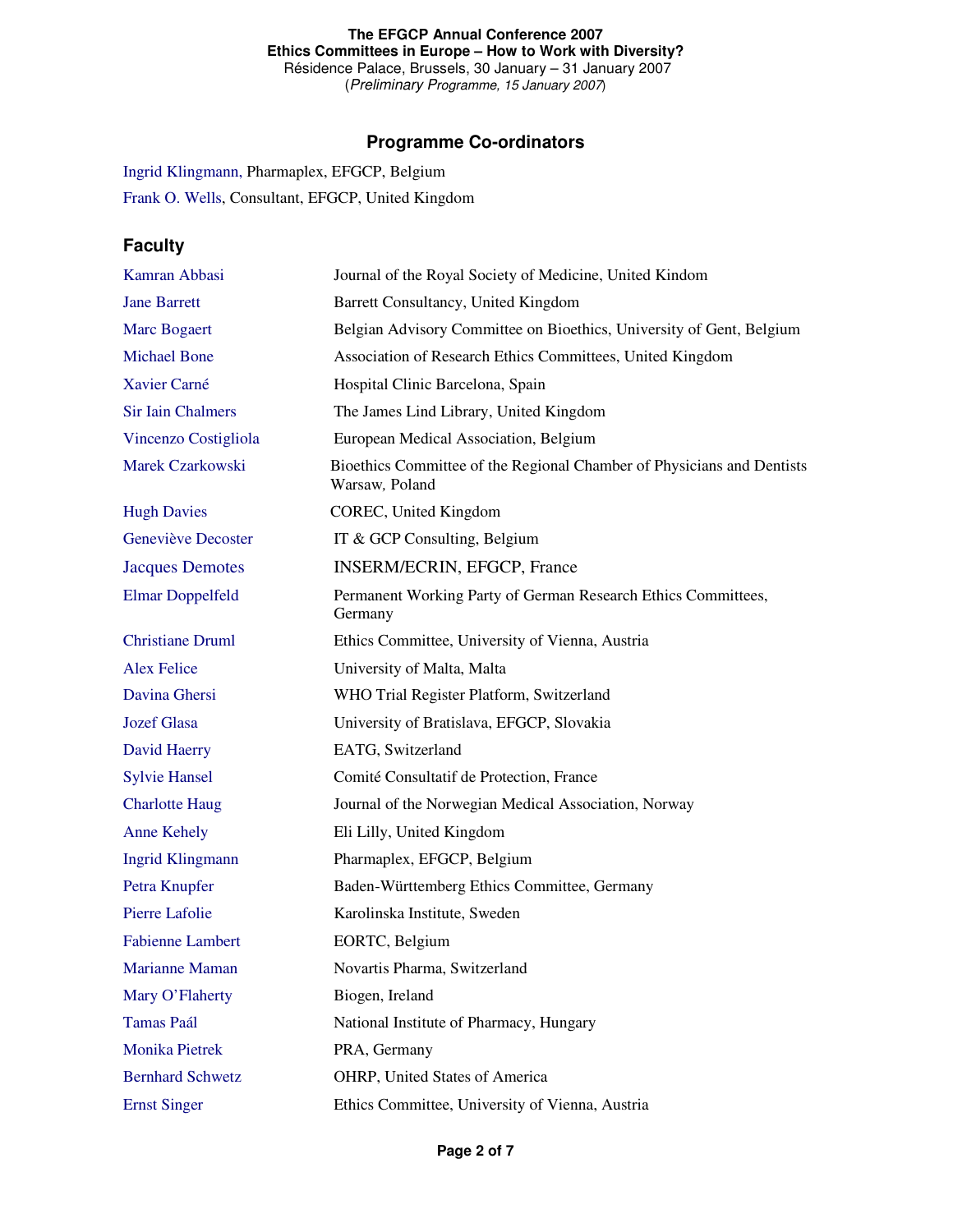#### **The EFGCP Annual Conference 2007 Ethics Committees in Europe – How to Work with Diversity?**  Résidence Palace, Brussels, 30 January – 31 January 2007 (Preliminary Programme, 15 January 2007)

Jiri SimekForum of Ethics Committees, Institute for Medical Ethics and Nursing, Charles University of Prague, Czech Republic Gregory Sivolapenko University of Patras, Greece Jean-Pierre Tassignon PSI Pharma Support, EFGCP, Switzerland Richard Tiner ABPI, United Kingdom Helena van den Dungen IGZ - Inspectorate of Health Care, The Netherlands Frank Wells Consultant, EFGCP, United Kingdom Colin Wilsher Pfizer, United Kingdom

## **Conference Rationale**

During the past eighteen months, a group derived by the EFGCP Ethics Working Party has been collecting information from throughout Europe on the structure and functions of the ethics committees that were required to be established in accordance with the European Commission Directive on Clinical Trials (2001/20/EC). Whereas every Member State has indeed now adopted this directive, the exercise conducted by the EFGCP group has revealed that the manner in which the Directive has been implemented Member State by Member State has varied widely. This phenomenon of widely but nevertheless legitimate variation in the interpretation of an EC Directive is not uncommon, but, so long as these various interpretations are respected and well documented, it is quite acceptable. However, this exercise has revealed that in many parts of Europe there is very limited activity in important areas such as the training of research ethics committee members and quality assurance of ethics committees themselves.

The conference will address every one of the topics that have been covered by the report on this project and it is timed to coincide with the major launch of that report. The plenary sessions will be given by distinguished speakers from within and outside the European Union but can only cover a limited number of topics; the remaining topics will be the subject of interactive workshops from which reports will be received in the penultimate plenary session. During the conference a highly challenging lecture will be given by our Joseph Hoet Memorial Lecturer, Sir Iain Chalmers, formerly associated with the Cochrane Collaboration, but now Director of the James Lind Library.

## **Conference Language**

The language of the Conference will be English.

## **Conference Dinner**

On the evening of January 30th, all delegates are invited to take part to the conference social event.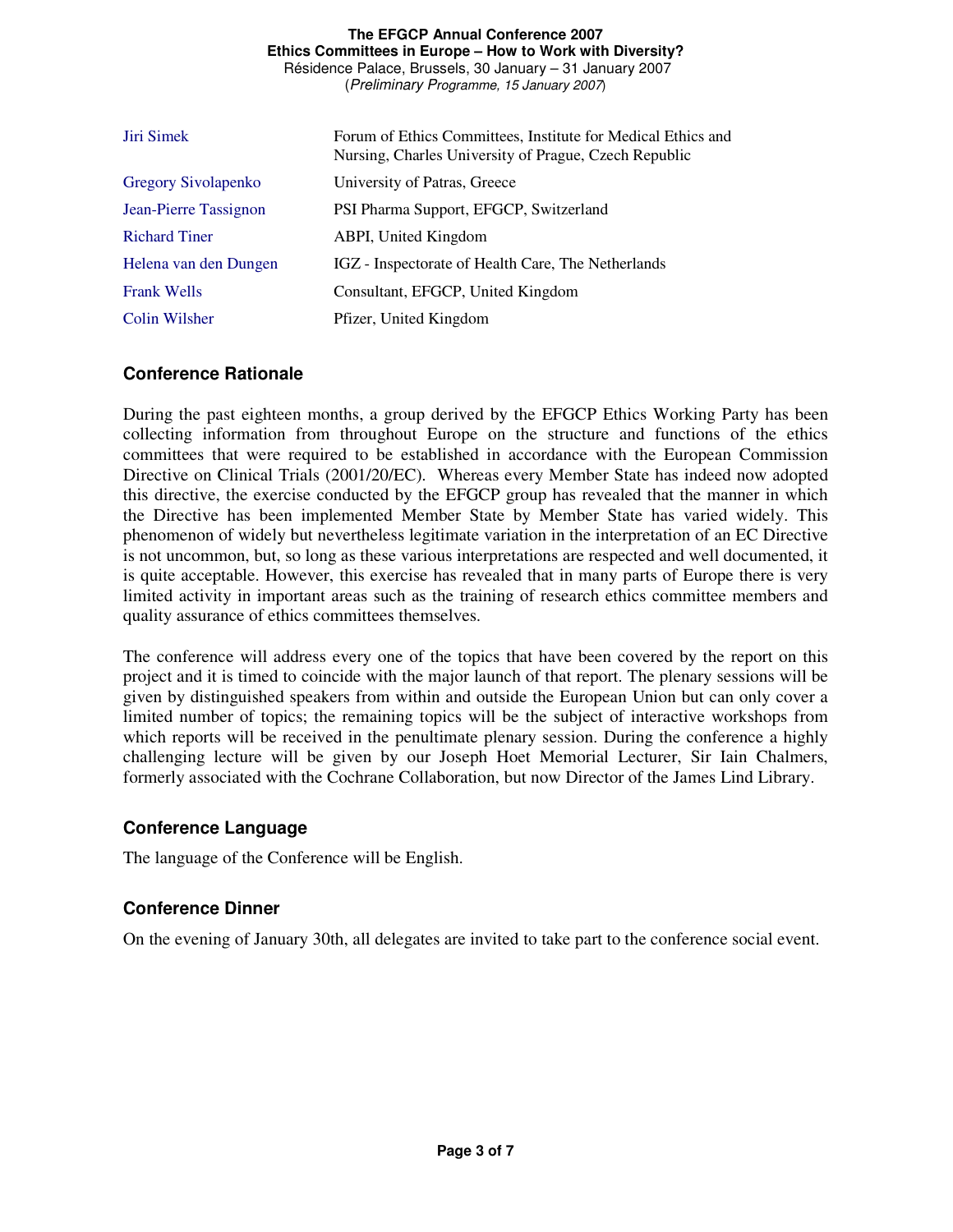## **Agenda**  Tuesday, 30 January 2007

- 08:00 Registration and Welcome Coffee
- 09:00 Welcome and Introduction to the Conference *Jean-Pierre Tassignon, PSI Pharma Support, EFGCP, Switzerland*

## *Plenary Session 1*

## *Quality Assurance of Ethical Review*

- **Chairpersons:** *Pierre Lafolie*, *Karolinska Institute, Sweden Chair invited*
- 09:05 How to ensure quality of Ethics Committees: How to apply Quality Assurance Audits to ECs? *Colin Wilsher, Worldwide Development Quality Assurance, Pfizer, United Kingdom*
- 09:35 An Inspector's experiences in ethics committees inspections *Helena van den Dungen, IGZ - Inspectorate of Health Care, The Netherlands*
- 10:05 An Ethics Committee's experience with an inspection *Ernst Singer, Ethics Committee, University of Vienna, Austria*

#### $10:35$ Coffee Break

## *Plenary Session 2*

## *Use of Safety Information*

| <b>Chairperson:</b> | Richard Tiner, Association of the British Pharmaceutical Industry (ABPI),<br><b>United Kingdom</b>                                                                                                                                                            |
|---------------------|---------------------------------------------------------------------------------------------------------------------------------------------------------------------------------------------------------------------------------------------------------------|
| 11:05               | Importance of safety information<br>Anne Kehely, Eli Lilly, United Kingdom                                                                                                                                                                                    |
| 11:35               | Report from the European Union Network of Research Ethics Committees (EUREC)<br>on the use of safety information in ECs<br>Michael Bone, Association of Research Ethics Committees (AREC), United Kingdom                                                     |
| 12:05               | The US approach to safety information handling by IRBs<br>Bernhard Schwetz, Office for Human Research Protections (OHRP), United States<br>of America                                                                                                         |
| 12:35               | <b>Panel and Open Forum Discussion:</b> "How to ensure optimal quality of ethical<br>review in all EU countries?"                                                                                                                                             |
|                     | <b>Panellists:</b> Speakers for this Session,<br><b>plus</b> Jiri Simek, Forum of Ethics Committees, Institute for Medical Ethics and<br>Nursing, Charles University of Prague, Czech Republic<br>Vincenzo Costigliola, European Medical Association, Belgium |
| 13:00               | Lunch                                                                                                                                                                                                                                                         |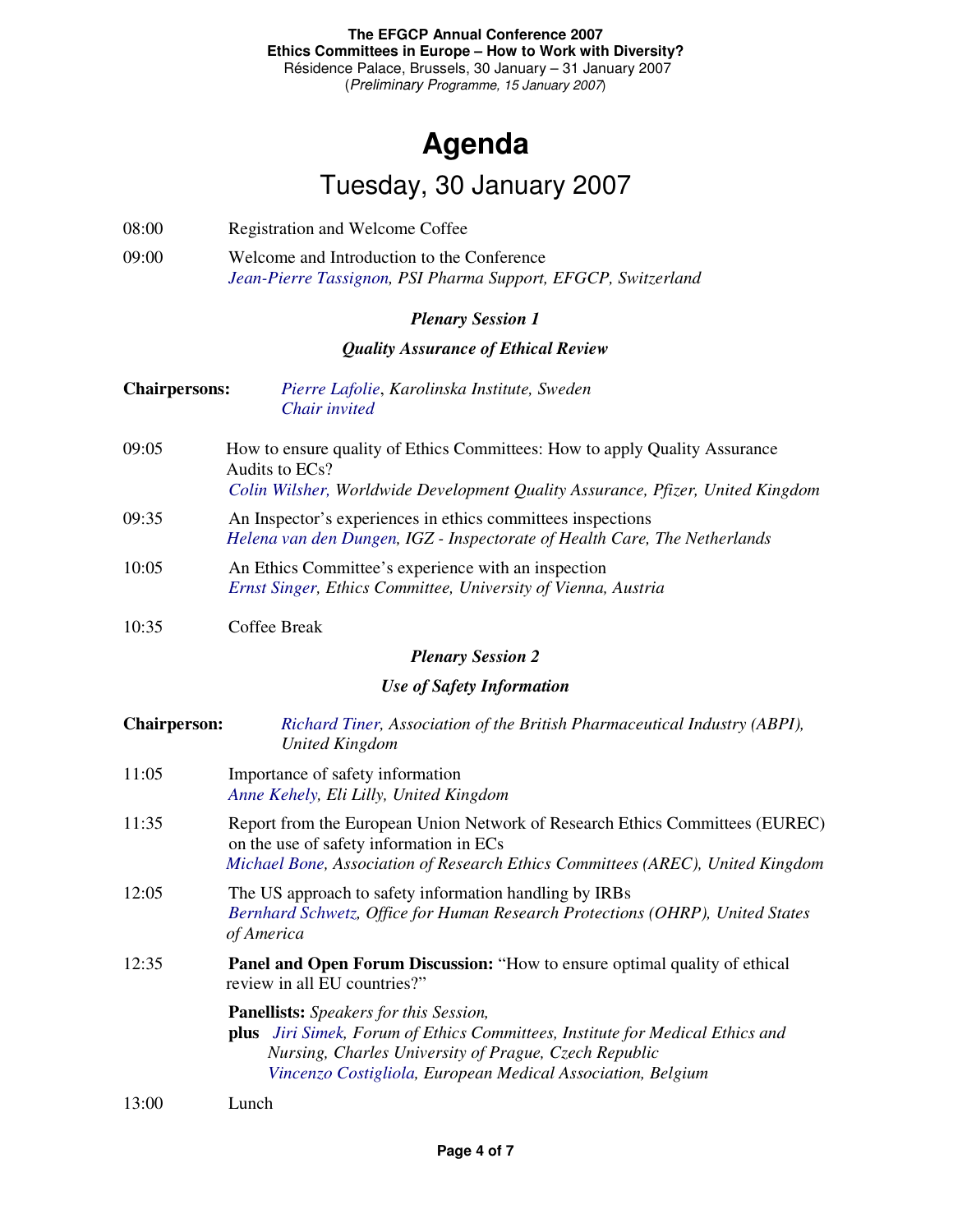### **The EFGCP Annual Conference 2007 Ethics Committees in Europe – How to Work with Diversity?**  Résidence Palace, Brussels, 30 January – 31 January 2007

(Preliminary Programme, 15 January 2007)

## *Workshops*

|       | 11 01 IWJ IVO P 5                                                                                                                                                                                                                                                                                                                                                                                                             |  |
|-------|-------------------------------------------------------------------------------------------------------------------------------------------------------------------------------------------------------------------------------------------------------------------------------------------------------------------------------------------------------------------------------------------------------------------------------|--|
| 14.00 | <b>Workshop 1:</b><br>"Optimal composition of ethics committees"<br><b>Chair:</b> Marc Bogaert, Belgian Advisory Committee on Bioethics, University of Gent,<br><b>Belgium</b><br><b>Rapporteur:</b> Gregory Sivolapenko, University of Patras, Greece                                                                                                                                                                        |  |
|       | <b>Workshop 2:</b><br>"Ethics committees and their money matters"<br>Chair: Tamas Paál, National Institute of Pharmacy, Hungary<br>Rapporteur: Richard Tiner, Association of the British Pharmaceutical Industry<br>(ABPI), United Kingdom                                                                                                                                                                                    |  |
|       | <b>Workshop 3:</b><br>"Ethics Committees' review of indemnity conditions"<br><b>Chair:</b> Geneviève Decoster, IT & GCP Consulting, Belgium<br>Rapporteur: Marek Czarkowski, Bioethics Committee of the Regional Chamber of<br>Physicians and Dentists Warsaw, Poland                                                                                                                                                         |  |
| 15:30 | Coffee Break                                                                                                                                                                                                                                                                                                                                                                                                                  |  |
| 16:00 | Panel and Open Forum Discussion: "Training needs of ethics committees"                                                                                                                                                                                                                                                                                                                                                        |  |
|       | Chairperson: Christiane Druml, Ethics Committee, University of Vienna, Austria<br>Panellists: Hugh Davies, Central Office for Research Ethics Committees (COREC),<br><b>United Kingdom</b><br>Sylvie Hansel, Comité Consultatif de Protection, France<br>Jacques Demotes, Institut National de la Santé et de la Recherche<br>Médicale (INSERM), European Clinical Research Infrastructures<br>Network (ECRIN), EFGCP, France |  |

## *Plenary Session 3*

| The Joseph Hoet Lecture on Ethics in Clinical Research |  |  |  |
|--------------------------------------------------------|--|--|--|
|--------------------------------------------------------|--|--|--|

**Chairperson:** *Frank Wells, Consultant, EFGCP, United Kingdom*

17:00 Is bioethics doing more harm than good to my interests as a patient? *Sir Iain Chalmers, the James Lind Library, United Kingdom* 

- 19:00 EFGCP Annual Conference Cultural Visit (departure from the Residence Palace)
- 20:30 EFGCP Annual Conference Cocktail and Dinner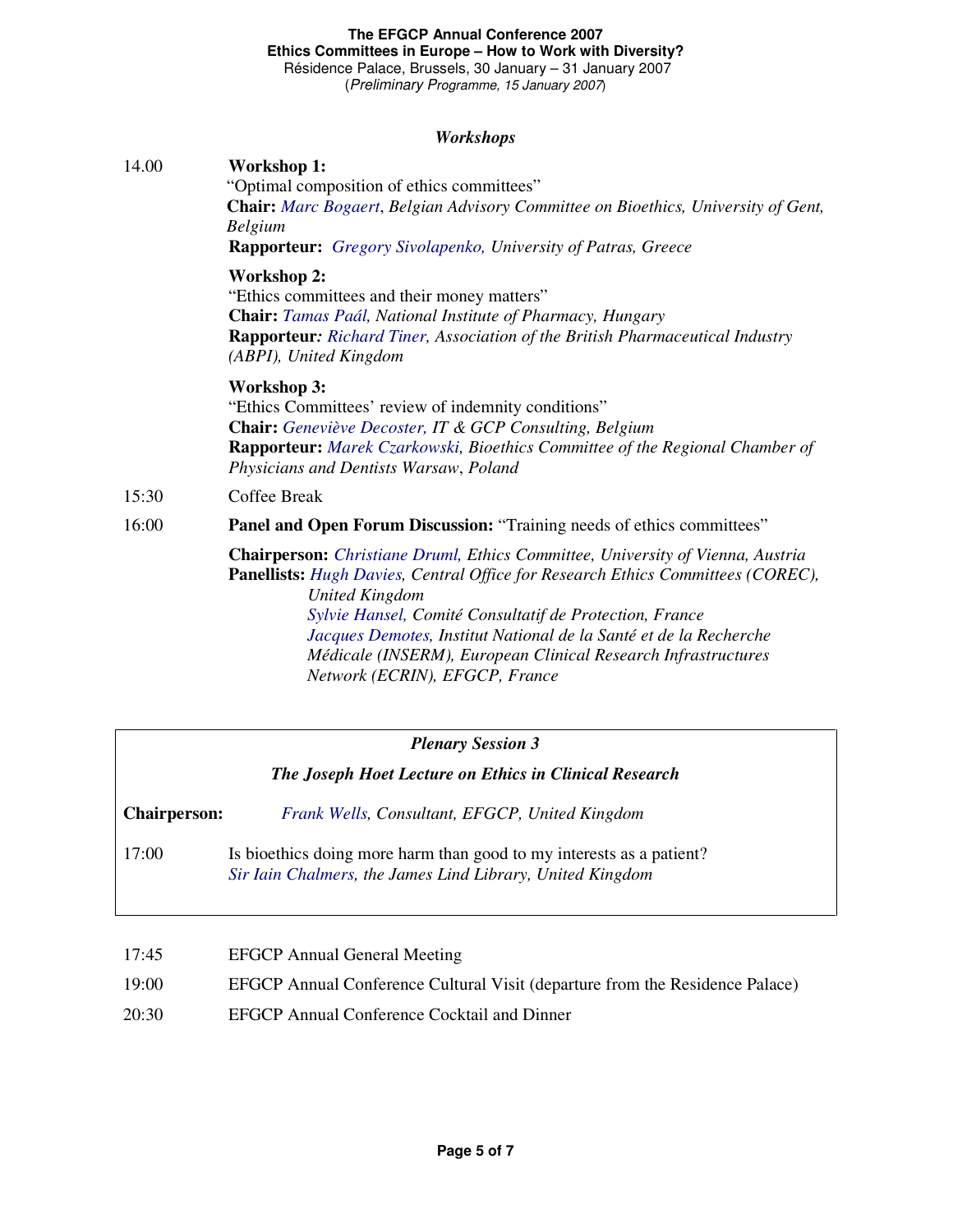## Wednesday 31 January 2007

| 08:00                                                                 | <b>Welcome Coffee</b>                                                                                                                                                                                                                                                 |  |  |  |
|-----------------------------------------------------------------------|-----------------------------------------------------------------------------------------------------------------------------------------------------------------------------------------------------------------------------------------------------------------------|--|--|--|
|                                                                       | <b>Plenary Session 4</b>                                                                                                                                                                                                                                              |  |  |  |
| <b>Ethics Approval Submission Strategies in Multinational Studies</b> |                                                                                                                                                                                                                                                                       |  |  |  |
| <b>Chairpersons:</b>                                                  | Ingrid Klingmann, Pharmaplex, EFGCP, Belgium<br>Xavier Carné, Hospital Clinic Barcelona, Spain                                                                                                                                                                        |  |  |  |
| 08:30                                                                 | Handling of EC applications in multinational clinical trials<br>Fabienne Lambert, European Organisation for Research and Treatment of Cancer<br>(EORTC), Belgium                                                                                                      |  |  |  |
| 09:00                                                                 | How to handle patient information and informed consent preparation in<br>multinational clinical trials<br>Monika Pietrek, PRA, Germany                                                                                                                                |  |  |  |
| 09:30                                                                 | Differences of opinion between ethics committees in different countries and health<br>authorities on approvability of clinical trials<br>Speaker invited                                                                                                              |  |  |  |
| 10:00                                                                 | Coffee break                                                                                                                                                                                                                                                          |  |  |  |
|                                                                       | Workshops                                                                                                                                                                                                                                                             |  |  |  |
| 10:30                                                                 | <b>Workshop 4:</b><br>"Assessment of investigator suitability"<br>Chair: Petra Knupfer, Baden-Württemberg Ethics Committee, Germany<br><b>Rapporteur:</b> Alex Felice, Dept of Medical Genetics, University of Malta                                                  |  |  |  |
|                                                                       | Workshop 5:<br>"Patient information and informed consent in the unconscious patients"<br><b>Chair:</b> Marianne Maman, Clinical Development & Medical Affairs, Ext. Relations,<br>Novartis Pharma, Switzerland<br><b>Rapporteur:</b> Mary O'Flaherty, Biogen, Ireland |  |  |  |
|                                                                       | Workshop 6:<br>"Patient information and informed consent in under-privileged patients"<br><b>Chair:</b> Jane Barrett, The Barrett Consultancy, United Kingdom<br>Rapporteur: David Haerry, European AIDS Treatment Group, Switzerland                                 |  |  |  |
| 12:00                                                                 | Lunch                                                                                                                                                                                                                                                                 |  |  |  |